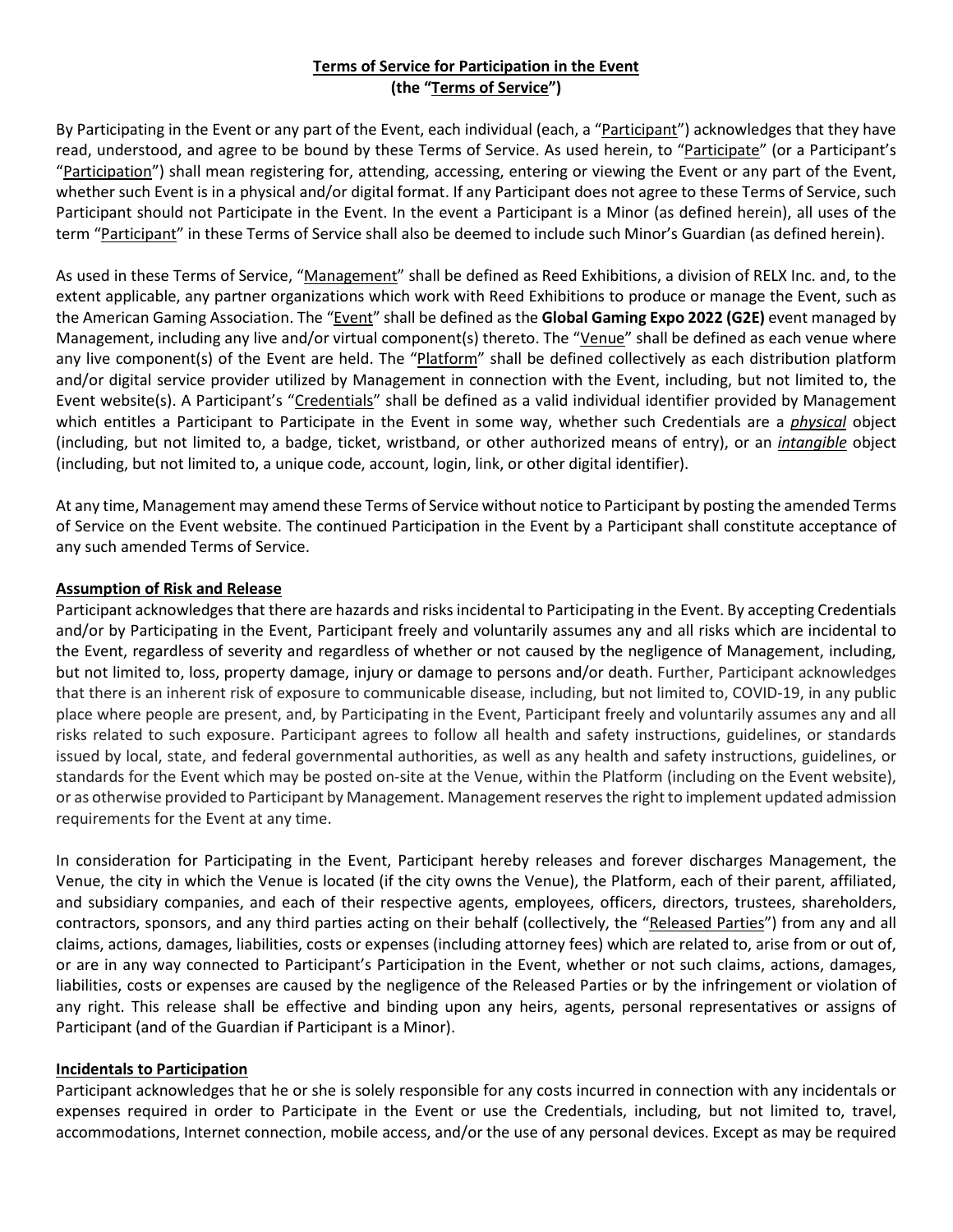by applicable law, Management will not be responsible or liable for any costs associated with Participation in the Event and all such costs shall be borne solely by the Participant.

If physical Credentials are shipped to Participant, the title to such Credentials passes to Participant upon delivery of the Credentials from Management to the shipping company. To the extent such shipment of Credentials results in any duty or custom charges, Participant shall be solely responsible for such payment.

#### **Access to the Event**

Except as may be required by applicable law, Participant is solely responsible for ensuring that Participant is able to Participate in the Event, including, but not limited to, any requirements that Management specifies or makes available on the Event website, at the Venue or within the Platform. Management is not responsible for any technical difficulties arising as a result of Participant's use of their own technology in connection with the Event.

### **Personal Property**

Upon entry to any portions of the Event held in the Venue, all participants, their bags and other personal property may be subject to screening or security checks. Management expressly reserves the right to prohibit any personal property from entry into the Venue.

**All personal property brought to the Event is done so at Participant's own risk and Participant is responsible for safeguarding such property at all times.** Participant hereby acknowledges and agrees that Management is not responsible for, and shall have no liability resulting from, any loss or damage to any personal property belonging to Participant, including, but not limited to, loss or damage resulting from fire, storms, acts of God, air conditioning or heating failure, theft, pilferage, bomb threats, roof leaks, other attendees participating in the Event or other causes, to the extent consistent with applicable law.

No personal property may be left unattended while in or around the Venue. Management will handle unattended property however Management deems appropriate in its sole and absolute discretion. Any personal property which is left within the Venue upon the conclusion of the Event shall be considered abandoned and handled by Management accordingly.

### **Use of Credentials**

All Credentials are a revocable license to Participate in the Event and Management reserves the right to revoke such license at any time in Management's sole reasonable discretion. Credentials may only be used by the same individual Participant for all days of the Event. If Participant is on-site at the Venue, Participant must carry their Credentials with them at all times.

#### **Loss of Credentials**

Any Credentials which are purchased by, or otherwise made available to, Participant must be protected and safeguarded at all times. Participant hereby acknowledges and agrees that Management is not responsible for, and shall have no liability resulting from, any loss or damage to any Credentials.

### **Resale of Credentials**

**Once purchased, Event Credentials are non-refundable and non-transferable and cannot be reproduced or resold. No resale of Credentials shall be permitted, except with the prior written approval from Management.** Credentials are immediately rendered void if altered in any way. The unauthorized resale of Credentials (including, but not limited to, "scalping"), the attempted unauthorized resale of Credentials, the unauthorized assignment of Credentials, the creation of counterfeit Credentials, or the unauthorized transfer of any Credentials to a third party are strictly prohibited and constitute an immediate forfeiture of Participant's Credentials without compensation from Management.

### **Removal from the Event**

Management expressly reserves its rights to deny admission or entry, to remove, ban, or eject a Participant, or to revoke or terminate any Participant's Credentials or access to any part of the Event, without refund, liability or compensation, as a result of: (1) failure to comply with these Terms of Service; (2) any illegal, unsafe, offensive or threatened behavior which Management could reasonably consider to be disruptive of the Event; or (3) circumstances which Management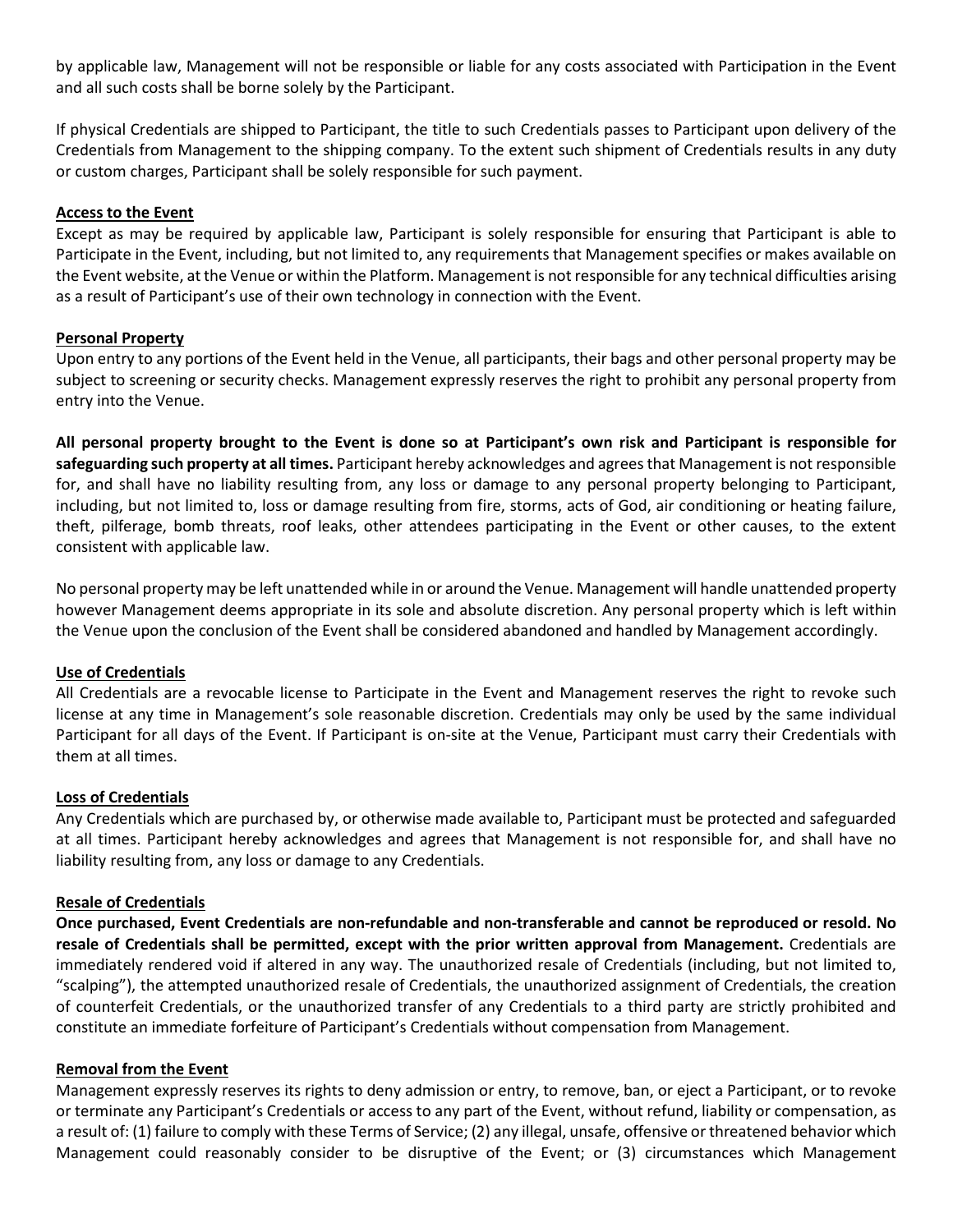determines impact the safety, security, or order of the Event, each in Management's sole and absolute discretion. **Any such determination by Management shall be final.**

### **Proper Attire**

At all times in connection with the Event, Participant will wear proper attire, including shoes and shirts. Management reserves the right to deny access or remove from the Event any participant wearing inappropriate attire or attire that could detract from the Event overall, in Management's sole and absolute discretion.

### **Restrictions on Eligible Participants**

If Event registration is not open to the general public, then the Event is deemed to be for industry professionals only. Please refer to the Event website for the full guidelines regarding the Event admissions policy. At any time, in its sole reasonable discretion, and except as otherwise prohibited by applicable law, Management may request that any Participant provide documentation relating to verification of their identification, age, industry credentials or certifications, whether or not described in these Terms of Service. Management reserves the right to deny entry, ban, or remove any Participant from further Participation in the Event if such Participant fails to provide the requested documentation or if such documentation is deemed insufficient by Management in its sole and absolute discretion.

### **Minors**

A "Minor" shall be defined as any individual who is under eighteen (18) years of age or has not reached the age of majority as defined by such individual's jurisdiction of residence. Minors are explicitly NOT permitted to Participate in the Event in any way. No Minor will be admitted into the Venue and no Minor will be allowed to access the Platform or any Digital Technologies (as defined herein). Even if a Minor obtains the permission of their parent or legal guardian (the "Guardian") prior to any Participation, such Minor will not be permitted to Participate in the Event in any way, including, but not limited to, sending any information to Management, entering any sweepstakes or contests in connection with the Event, posting any information on the Event websites or Platform, or purchasing any Credentials or other goods or services related to the Event.

### **Event Features**

The Event's operating hours, schedules, floor plans, exhibitors, vendors, guests, and speakers are subject to change or cancellation without notice to Participants. All Event Features (as defined herein) are subject to availability and access is not guaranteed for all Participants. The "Event Features" shall be defined as any panels, special events, education sessions, classes, autographing sessions, photo ops, performances, screenings, webinars, networking events, or other activities held by Management (whether in-person or virtually) as part of the Event.

Access to certain Event Features may require an additional separately priced fee and/or will only be available to designated participants or types of Credentials. To the extent an Event Feature occurs at a specific time and for a specific set of participants, each authorized participant will only be permitted access to such Event Feature during the specific time determined by Management. Management reserves all rights to deny entry, ban, or remove any unauthorized participants from any such Event Feature.

Participant is solely responsible for Participating in the Event in a timely manner and for observing any specific times or time limits provided to Participant by Management. In the event Participant fails to Participate in any part of the Event at a specific time and Participant is subsequently unable to Participate in such part of the Event, Management shall have no obligation to provide a full or partial refund. Management is not responsible for delays and/or wait times in connection with any Event Features or with the Event itself. Management may reasonably change the time of an Event Feature in order to accommodate unexpected events, other Event Features being delayed, or ending earlier than expected or later than expected.

### **Cancellation Policy**

Management reserves the right to cancel or postpone the Event, or any part of the Event, on limited or no notice in Management's sole discretion. In the event of a cancellation or postponement of the Event, Management shall not be responsible or liable for any costs, damages, fees, expenses or other compensation associated with the Event.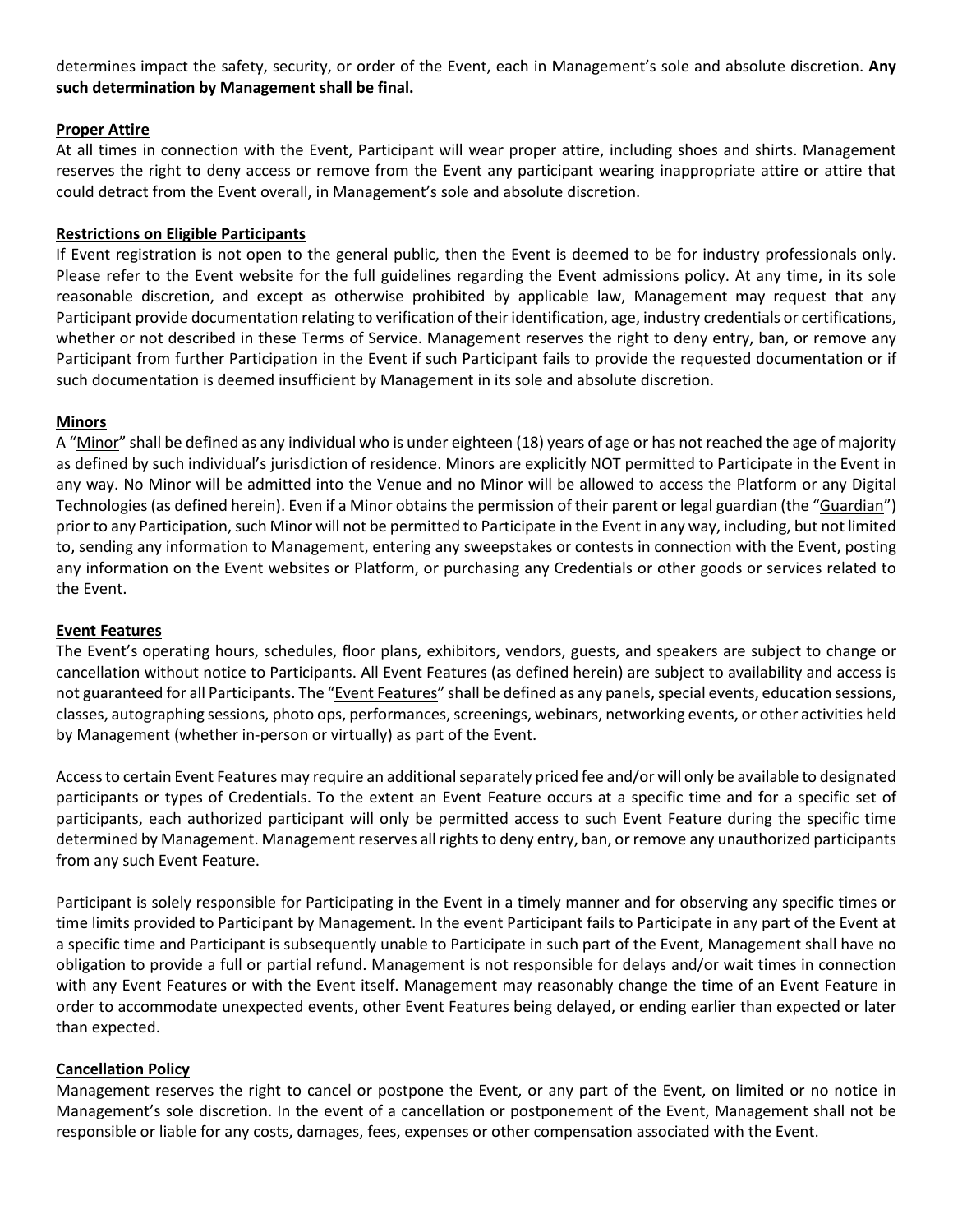### **Intellectual Property Rights**

## **A. Release of Likeness**

For good and valuable consideration, and in exchange for the opportunity to Participate in the Event, Participant hereby authorizes, permits, and grants to Management, its parents, affiliates, sublicensees, designees, agents and assignees (including, without limitation, any sponsors, exhibitors or contractorsto the Event), and each of their respective assignees, sublicensees and successors (collectively, the "Management Parties"), the royalty-free, absolute and irrevocable right and license to (i) record, photograph, and/or film the likeness, voice, appearance and/or image of such Participant while Participating in the Event (collectively, the "Likeness"); and (ii) publish, reproduce, portray, distribute and/or otherwise use the Likeness in all media formats (whether now known or hereafter existing), worldwide, solely in connection with the distribution, promotion and publicity of both the Event (including future editions thereof) and Management's general business, services or products.

# **B. Release of Participant Content**

From time to time, certain parts of the Event may allow Participants to submit, share, post, create, or otherwise distribute (collectively, "Distribute" or "Distributing") content, which may include, but is not limited to messages, text, sound, images, videos, data or other materials originating with Participant (collectively, the "Participant Content"). For good and valuable consideration, and in exchange for the opportunity to Participate in the Event, Participant acknowledges that by Distributing any Participant Content as part of the Event, whether to Management directly, to the Management Parties, on the Platform or at the Venue generally, Participant thereby authorizes, permits, and grants to the Management Parties a royalty-free, irrevocable, non-exclusive, sublicensable, assignable, unrestricted right and license to publish, reproduce, portray, modify, adapt, transmit, distribute, create derivative works from, and/or otherwise use the Participant Content in all media formats (whether now known or hereafter existing), worldwide, solely in connection with the distribution, promotion and publicity of both the Event (including future editions thereof) and Management's general business, services or products.

**Please note that any Participant Content is Distributed solely at Participant's own risk.** To the furthest extent permitted by applicable law, Participant hereby agrees that Management shall not be liable for any unauthorized copying, use, disclosure or distribution of any Participant Content by third parties and Participant releases and forever waives any claims against Management for any such unauthorized copying or usage of the Participant Content under any theory. To the fullest extent permitted by applicable law, Management reserves the right to remove, discard, screen or edit any Participant Content at any time without notice to Participant in Management's sole discretion and without any liability to Participant whatsoever. While Management has no obligation to monitor any Participant Content, Management reserves the right to do so and reserves the right to enforce the intellectual property rights of Management or of any third party.

## **C. Representations and Warranties Regarding Intellectual Property**

The "Likeness" and all "Participant Content" shall collectively be defined as a Participant's "Intellectual Property." With respect to such Intellectual Property, Participant represents and warrants that:

- (i) Participant is the creator and owner of any Intellectual Property hereunder, or otherwise has obtained the necessary rights and authority to grant the rights described herein;
- (ii) to the extent the Intellectual Property contains the Likeness, name, marks, and/or other biographical or identifying information of Participant or of any third parties, Participant consents (or has obtained the required consents and/or licenses from any third parties) to the use of such Intellectual Property by the Management Parties, solely as described in these Terms of Service;
- (iii) the Management Parties may exercise the rights granted herein to the Intellectual Property without any additional financial liability, including, but not limited to, any compensation, royalties, residuals, or fees to Participant or any relevant third party. Any claims for additional payment for the Management Parties' use of the Intellectual Property (as described in these Terms of Service) in any media is expressly waived;
- (iv) Participant shall have no ownership in any media created by Management which incorporates the Intellectual Property (provided that Participant shall retain any ownership of any underlying Intellectual Property itself);
- (v) there shall be no expectation of any attribution to Participant;
- (vi) the Management Parties may use the Intellectual Property in any manner or media without first notifying Participant or any third party and Participant hereby waives any right to inspect or approve any such use;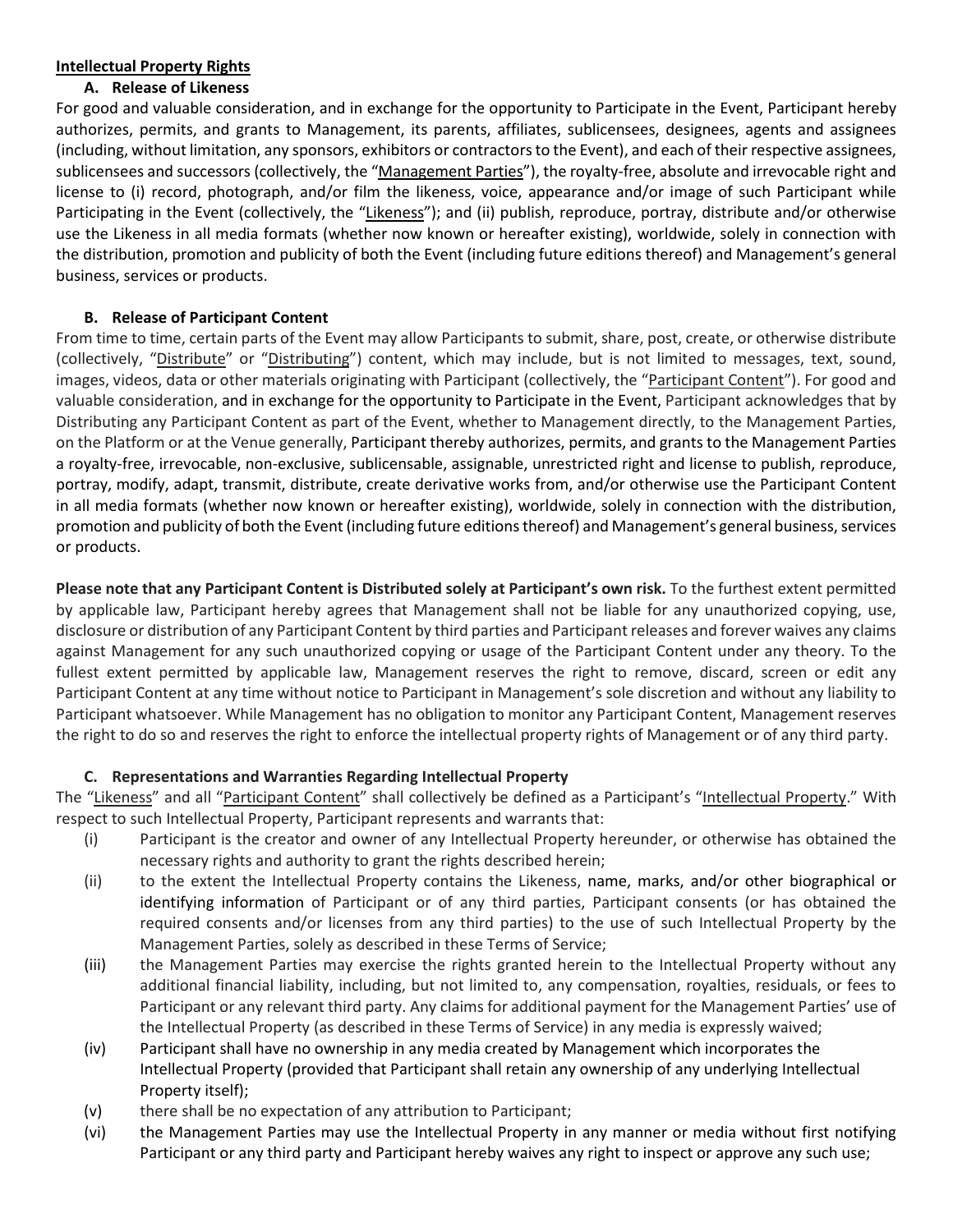- (vii) in connection with Management's use of the Intellectual Property, Participant releases each of the Management Parties from any claims, causes of action, damages or liabilities which Participant may have in connection with the Intellectual Property, including, but not limited to, any moral rights or "droits moral" that Participant may have;
- (viii) any digital Intellectual Property does not contain any viruses, adware, spyware, worms, bombs, or other harmful or malicious code;
- (ix) the Intellectual Property does not, and the use of the Intellectual Property by the Management Parties will not, (A) infringe, violate, or misappropriate any third-party rights or proprietary rights; or (B) defame or slander any other person or legal entity; and
- (x) the Intellectual Property will not violate any applicable laws or regulations.

Management reserves all rights and remedies against any participants who breach or violate these representations and warranties. Management is not liable for any Intellectual Property or for any loss or damage resulting therefrom and Management is under no obligation to store or return any Intellectual Property. While Management takes reasonable security measures in connection with the Event, Management does not guarantee the safety of any Intellectual Property and has no responsibility to do so.

### **D. No Recordings Permitted by Participants**

Participant acknowledges that all media rights to the Event are explicitly reserved and retained by Management. As such, Participant agrees not to record, to use any flash photography, or to make any live broadcasts or use any live streaming apps during any Event Features, unless Participant has first received express written permission from Management. No photographs and/or film/video footage of the Event may be provided to or sold to third parties without Management's prior written consent.

### **E. Acknowledgement**

Participant agrees and acknowledges they have read and understood this "Intellectual Property Rights" section and hereby expressly approves and consents to its terms, affirms their right and authority to agree to such terms, and waives all obligations and rights which such individual may have in connection therewith. For good and valuable consideration, for any Minor Participants, the Guardian hereby guarantees that the Minor shall not at any time disaffirm the release of the Intellectual Property by reason of the Minor's minority or otherwise and hereby agrees to indemnify Management from any loss arising from any claims made by or on behalf of the Minors relating to this release.

## **Event Policies**

At all times in connection with the Event, Participant is required to comply with and behave in accordance with (i) these Terms of Service; (ii) all applicable laws, ordinances, codes, regulations, standards and judicial or administrative orders; and (iii) any additional Event rules, regulations, codes of conduct, policies, or procedures which may be posted at the Venue, on the Platform, or otherwise distributed to Participants by Management and as may be updated from time to time by Management (collectively, the "Event Policies"). By Participating in the Event, Participant acknowledges and agrees that Participant has read, agrees to comply with, and will behave in accordance with the Event Policies.

The Event Policies apply to EVERYONE Participating in the Event in any manner whatsoever, including, but not limited to, all Participants, exhibitors, speakers, guests, professionals, media, staff members, workers, contractors, volunteers, security or any other attendees or participants to the Event. Each Participant to the Event is solely responsible for their own conduct while Participating in the Event or any part of the Event. Guardians are solely responsible for the conduct of any Minors Participating in the Event or any part of the Event.

As part of the Event Policies, each Participant agrees that they will not, and will not directly or indirectly cause others to, do any of the following "Prohibited Activities" in connection with the Event:

(i) interfere with, damage, or engage in any act which disrupts the operation of the Event in any way, including but not limited to, obstructing aisles or entrances or exits, running, cutting in line, saving places in lines for others, jumping over barriers or guardrails, using foul language, screaming, yelling, encouraging disruptive behavior from others, disobeying any time limits, directions or prohibitions provided to Participant by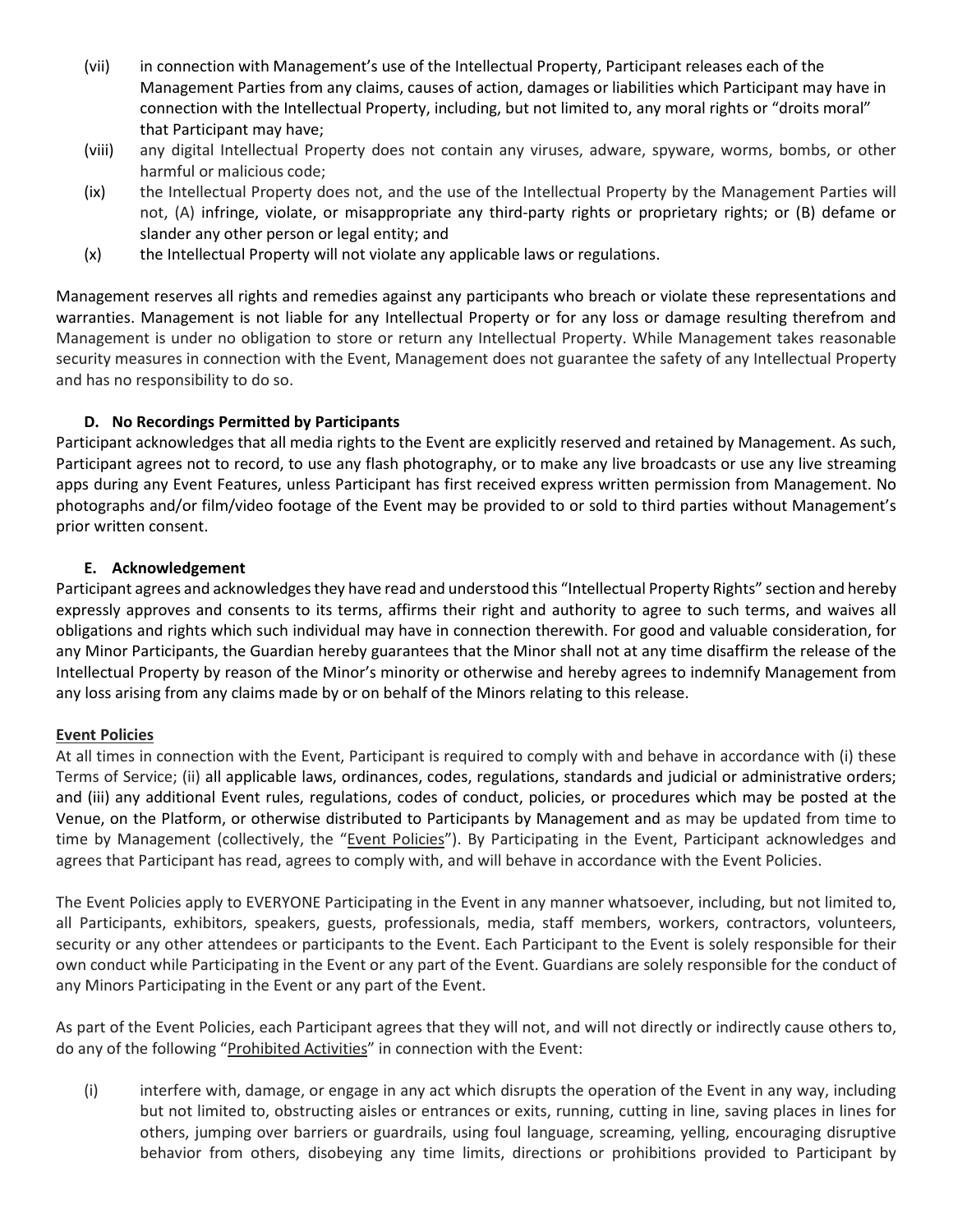Management's staff and/or moderators, or preventing any other participant from Participating in the Event by any means;

- (ii) distribute, wear, transmit, upload, display or otherwise circulate any content which is inaccurate, unlawful, infringing, defamatory, obscene, pornographic, invasive of privacy or publicity rights, harassing, threatening, abusive, inflammatory, or otherwise objectionable to Management in Management's sole discretion;
- (iii) distribute printed or recorded materials of any kind unless prior written approval has been obtained from Management;
- (iv) impersonate any other person or entity or perform any similar fraudulent activities;
- (v) sell goods or services, display goods or services, make solicitations of any kind, or conduct any commercial activities without the prior written approval of Management;
- (vi) harvest, collect, or attempt to collect the personal information, email addresses or other contact information of other participants in the Event without the consent of such participants;
- (vii) defame, harass, abuse, threaten or defraud other participants in the Event.
	- a. Please note that Management has a ZERO TOLERANCE POLICY for harassment of any kind. Please review our full Anti-Harassment Policy on the Event website;
- (viii) circumvent, disable, damage, remove or otherwise interfere with the security, integrity, or proper conduct of the Event;
- (ix) access any unauthorized part of the Event designated as only for Management use;
- (x) access the Platform by means of any robot, spider, scraper, crawler or other automated means for any purpose;
- (xi) Participate in the Event for any illegal purpose, or in violation of any applicable local, state, national, or international law or regulation, including, without limitation, laws governing intellectual property and other proprietary rights, data protection and privacy;
- (xii) smoke within the Venue for a live Event, which includes, but is not limited to, cigarettes, vape pens, and marijuana;
- (xiii) drink or possess alcohol within the Venue outside of the specifically designated areas. No one under the age of 21 may consume alcohol within or around the Venue;
- (xiv) use, sell, possess, or distribute any illegal drugs or other illegal substances, including, but not limited to, any medication that has not been legally obtained, is not being used in its intended dosage or for its intended purpose;
- (xv) assault, steal, fight, engage in or incite violence of any kind, including, but not limited to, verbal threats of violence; and
- (xvi) possess and/or use any of the following prohibited items in connection with the Event:
	- a firearm, ammunition, knife, or weapon of any kind;
		- o **NOTE**: Management has a ZERO TOLERANCE POLICY for weapons of any kind. Please review the full policy on the Event website.
		- objects or toys that appear to be firearms, ammunition, knives, or weapons;
			- o **NOTE**: Event security and local law enforcement officials will treat anything that looks like a real gun as a real gun.
		- self-defense or restraining devices;
		- fireworks or other explosive or flammable objects;
		- glass containers;
		- recreational devices such as drones, remote control toys, skateboards, scooters, inline skates or shoes with built-in wheels;
		- strollers which are greater than 31" in width and 52" in length;
		- folding chairs;
		- selfie sticks;
		- balloons.

### **Ownership of the Event**

The Event is owned and/or operated by Management. Unless otherwise indicated, any materials provided to Participant in connection with the Event including, but not limited to, any images, videos, logos, advertisements, promotional copy, information, data, content, educational materials, trademarks, service marks, and other materials displayed or distributed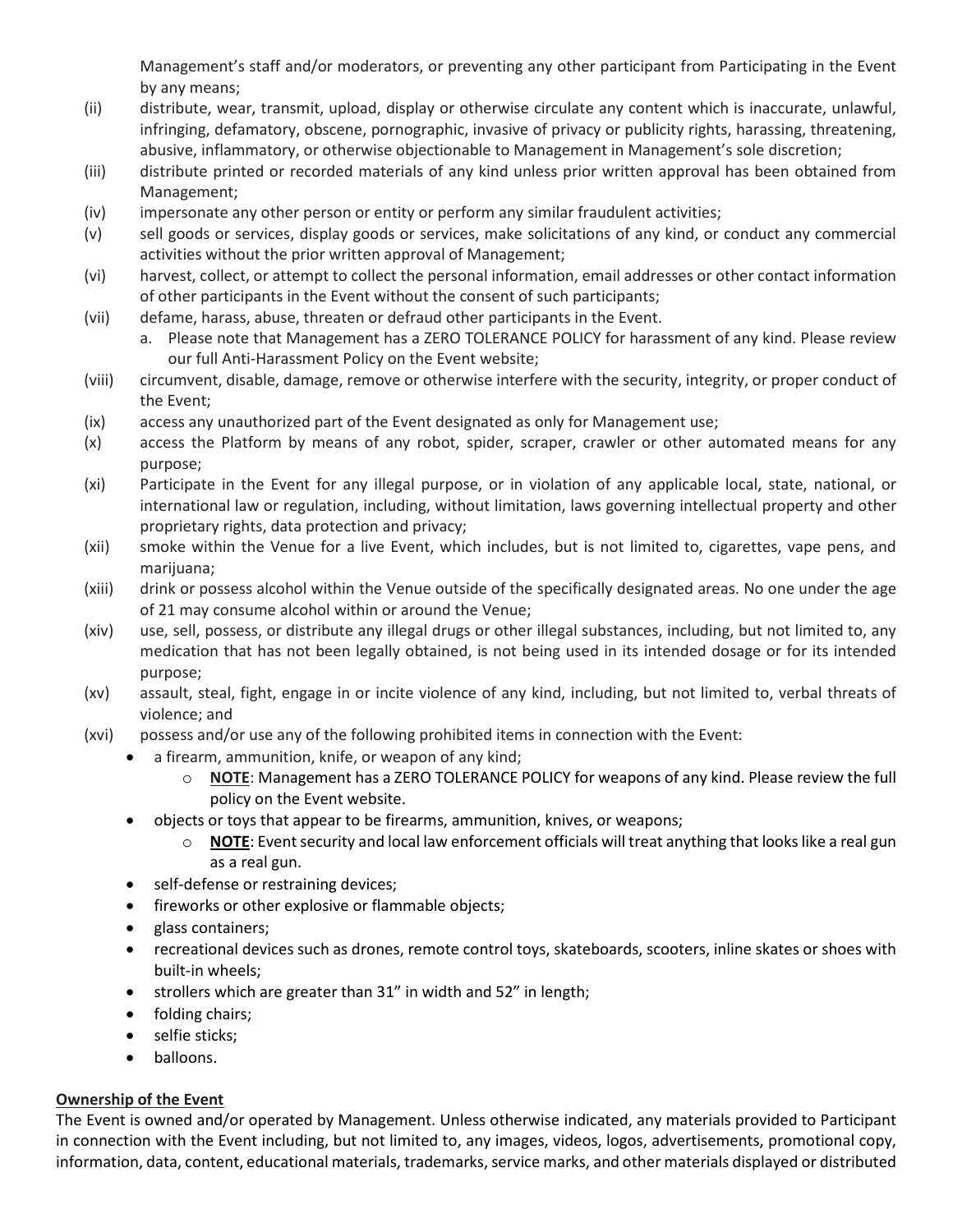in connection with the Event (but excluding any Participant Content, as defined herein) (collectively, the "Materials") are the property of Management, its affiliated companies or third-party licensors.

Each Participant is granted a limited, non-sublicensable license (i.e. a personal and limited right) to Participate in the Event and utilize the Materials solely for Participant's personal use. Management may terminate this license at any time, without notice. Each Participant agrees that nothing herein shall be deemed a grant of any intellectual property rights or other rights to use the Materials except as expressly provided by Management in writing. Any use of the Event or the Materials except as specifically authorized in these Terms of Service, without the prior written permission of Management, is strictly prohibited.

Participant agrees that they have no expectation of privacy or confidentiality with respect to the Event (including, without limitation, any "private" interactions with other Event participants and/or guests) and that Participation in the Event shall at all times be subject to these Terms of Service and may be monitored by Management without notice.

### **Privacy**

By Participating in the Event or by submitting information to Management in connection with the Event, Participant agrees to the terms of Management's [Privacy Policy,](https://privacy.reedexpo.com/en-us.html) located at [http://privacy.reedexpo.com/](http://privacy.reedexpo.com/en-us.html) and which may be updated by Management at any time. The continued Participation in the Event shall constitute a Participant's acceptance of any such updated Privacy Policy. All Participants are expected to review the Privacy Policy carefully before Participating in the Event and Participant acknowledges that, in the event of a conflict or inconsistency between these Terms of Service and the Privacy Policy, the terms of the Privacy Policy shall prevail, govern and control.

To change communication preferences at any time, visit the Reed Exhibitions [communication center](https://www.recusprivacy.com/) [\(https://www.recusprivacy.com/\)](https://www.recusprivacy.com/). If Participant has questions, comments or requests regarding Management's Privacy Policy or how Management processes personal information, Participant may also access Management's "Privacy Center" at any time at: [https://privacy.reedexpo.com/en-gb/privacy-centre.html.](https://privacy.reedexpo.com/en-gb/privacy-centre.html)

In addition, Participant authorizes and permits Management to share Participant's personal information, including, but not limited to, their contact information, with such affiliated entities, exhibitors, vendors, contractors, or third parties (i) with which Participant authorizes in connection with the Event, including, but not limited to, scanning Credentials in connection with a live Event, accessing such third party's content in connection with a digital Event, or utilizing any Digital Technologies (as defined herein); and/or (ii) which may offer products, services, and/or goods that may be of interest to Participant. By use of a valid registration code, promotional code, discount code, coupon, or other code in connection with Participant's registration for the Event, Participant thereby authorizes and permits Management to share Participant's personal information, including, but not limited to, their contact information, with such entities, exhibitors, vendors, contractors, or third parties associated with such code.

"Digital Technologies" are defined as the Platform; any distribution or technology platforms for any digital aspects to the Event; any on-site or web-enabled technologies, including, but not limited to, on-site Wi-Fi, on-site interactive kiosks, wearable beacon technology and/or RFID technology; and any mobile applications associated with the Event. The Event's Digital Technologies are neither directed at nor intended for use by Minors under the age of thirteen (13). Management does not knowingly collect personal information from individuals under the age of thirteen (13), and if Management becomes aware that it has inadvertently done so, Management will promptly delete such personal information. All Minor Participants are hereby instructed not to access, or Participate with in any way, the Digital Technologies unless done so with the express consent of these Terms of Service by their Guardian. Further, Minor Participants under the age of thirteen (13) should only Participate in the Digital Technologies under the direct supervision of their Guardian, if such Participation is permitted by Management in Management's sole discretion.

### **Security**

Management reserves the right to modify, suspend, extend or terminate the Event, or any part thereof, or any Participant's Participation thereto if Management determines, in its sole and absolute discretion, that the Event or any part thereof has been, or is suspected to be, tampered with or disrupted due to causes beyond Management's control in a manner which may undermine or corrupt the security, integrity or feasibility of the Event or any portion thereof as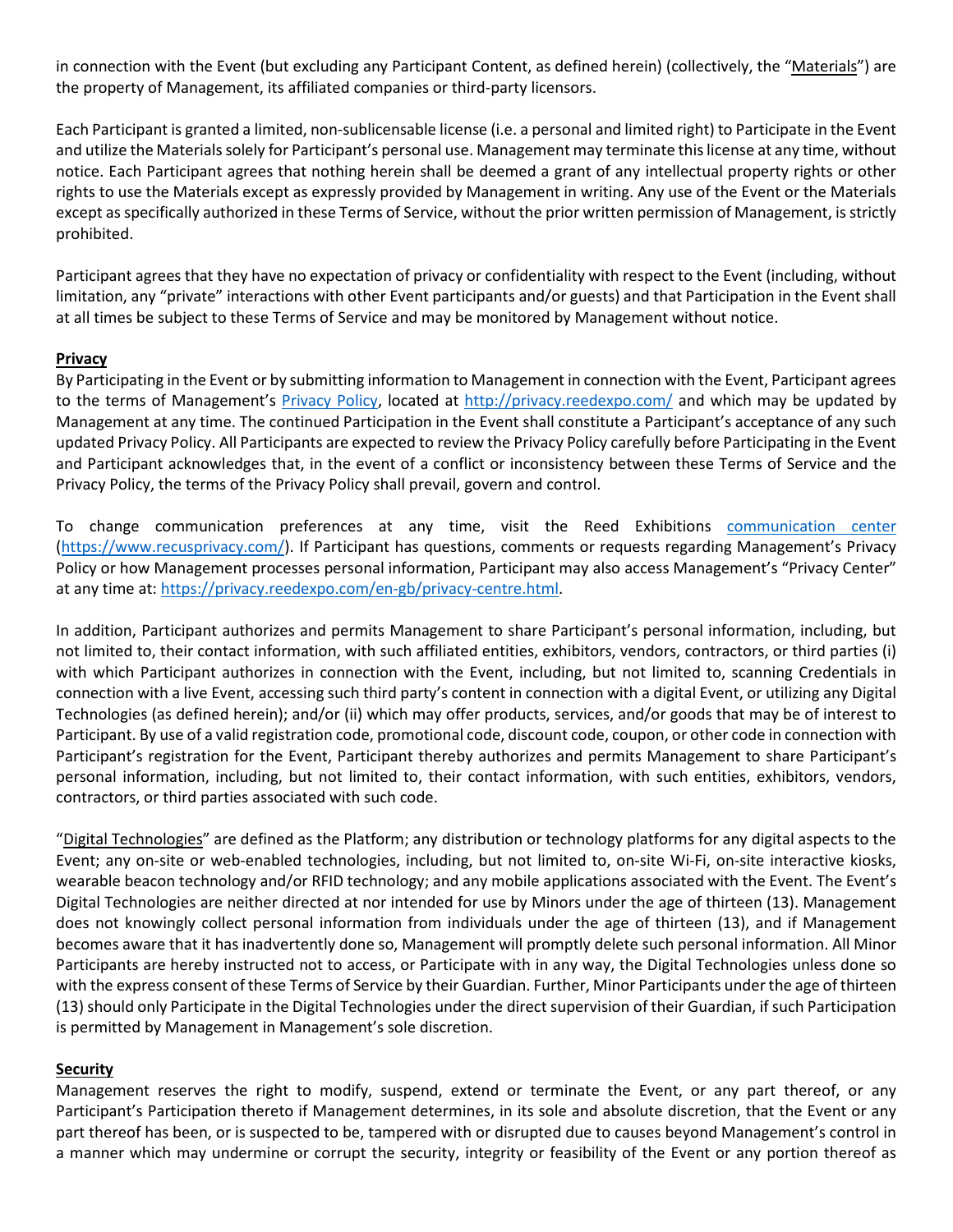contemplated herein. Although Management shall endeavor to ensure the security and integrity of the Event, in the event the Event or any part thereof is terminated or has any change in date, time, or location, for any reason beyond Management's control, Management shall not be liable to Participant in any way and Management shall have no further financial obligations to Participant.

Additionally, Management is not responsible for the actions of any other Event participants in connection with the Event, including, but not limited to, any participant's attempt to circumvent or otherwise interfere with the security, integrity, or proper conduct of the Event. Participant's interactions with third parties, including, but not limited to, guests and other participants in connection with the Event, are solely between Participant and such third party. Participant acknowledges and agrees that Management will not be responsible for any damages, losses, costs, expenses, or liabilities incurred as the result of such interactions with third parties. Management is also not responsible for any problems or technical malfunction of any network or lines, servers or providers, equipment or software which are beyond Management's control, including, but not limited to, any injury or damage to Participant or Participant's property resulting from Participation in the Event.

### **Limitation of Liability**

PARTICIPANT AGREES THAT PARTICIPATION IN AND TO THE EVENT, INCLUDING ANY SECURITY MEASURES USED BY MANAGEMENT TO PROTECT THE EVENT, ARE PROVIDED STRICTLY ON AN "AS-IS" BASIS. IN CONNECTION WITH THE EVENT, MANAGEMENT SPECIFICALLY AND EXPRESSLY DISCLAIMS ANY AND ALL REPRESENTATIONS, WARRANTIES, GUARANTEES, CONDITIONS, ASSURANCES OR OTHER TERMS, WHETHER EXPRESS OR IMPLIED, INCLUDING, WITHOUT LIMITATION, ANY REPRESENTATIONS OR WARRANTES OF MERCHANTABILITY OR FITNESS FOR A PARTICULAR PURPOSE, ANY WARRANTIES THAT MAY ARISE FROM COURSE OF DEALING, COURSE OF PERFORMANCE OR USAGE OF TRADE WITH RESPECT TO THE EVENT, AND ANY REPRESTATIONS THAT THE EVENT OR THE SECURITY MEASURES FOR THE EVENT WILL BE FREE FROM DEFECTS, OPERATE OR BE FULFILLED WITHOUT ISSUE OR DELAYS, OR THAT THERE WILL BE NO CIRCUMVENTION OF THE EVENT OR ITS SECURITY MEASURES.

IF ANY APPLICABLE AUTHORITY HOLDS ANY PORTION OF THIS SECTION TO BE UNENFORCEABLE, THEN THE RELEASED PARTIES' LIABILITY WILL BE LIMITED TO THE FULLEST POSSIBLE EXTENT PERMITTED BY APPLICABLE LAW. WITHOUT LIMITING THE FOREGOING, UNDER NO CIRCUMSTANCES SHALL MANAGEMENT BE LIABLE FOR ANY CLAIM, LOSS, COST, EXPENSE, OR DAMAGE WHATSOEVER TO PARTICIPANT IN AN AMOUNT EXCEEDING THE SUM OF THE FEES ACTUALLY PAID TO PARTICIPATE IN THE EVENT.

## **Acknowledgment of Terms of Service**

By Participating in the Event, Participant acknowledges and agrees that Participant has read, and agrees to comply with, the Terms of Service stated herein and agrees that these terms shall be construed by and governed in accordance with the laws of the State of New York and that, with respect to any dispute arising out of these terms, the sole and exclusive jurisdiction and venue shall lie with the state and federal courts located in the County of New York, State of New York. Except where prohibited by applicable, Participant acknowledges and agrees that any and all disputes, claims, and causes of action arising out of or connected with these Terms of Service or with the Event shall be resolved individually, without resort to any form of class action. For the avoidance of doubt, registration for the Event, Participation in the Event, and/or the purchase or use of Credentials shall be considered acknowledgement of, and agreement to, these Terms of Service.

If there is a fee to obtain the Credentials, Participant authorizes Management, or its designees, to charge the amount specified above to the designated credit card.

### **Authority**

Management shall have sole authority over all aspects of the planning, promotion, production and operation of the Event, including without limitation, determining the Venue or the Platform, scheduling, rescheduling, and if, when and for how long the Event will occur.

### **Reservation of Rights; No Waiver**

Management reserves all rights not expressly disclaimed in these Terms of Service. Management reserves the right to take any action that is reasonably necessary in the sole judgment of Management for the protection of the Event and/or the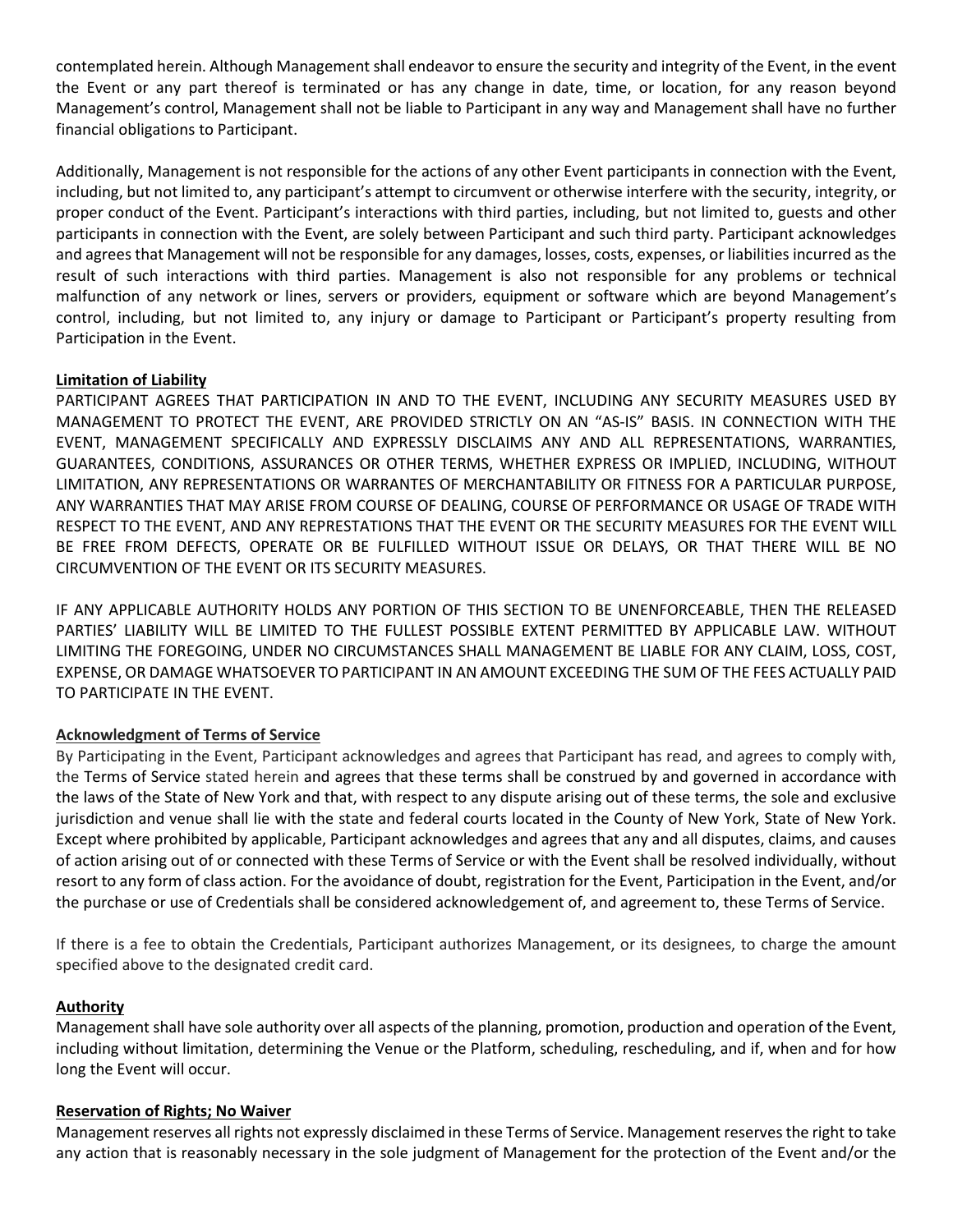participants. Neither the failure of Management to require strict compliance with any provision of these Terms of Service nor the failure, delay or omission by Management in exercising any right with respect to any provision of these Terms of Service will be construed as a waiver or relinquishment to any extent of Management's right to assert or rely upon any such provision or right in that or any other instance.

## **Survival**

Any provision of these Terms of Service which imposes an obligation on a Participant after the Event concludes shall be deemed to survive the conclusion of the Event.

### **Severability**

If any provision of these Terms of Service is judged to be invalid or unenforceable, the defective provision shall first be revised, limited or amended, consistent with the general intent of the provision, such that it is valid and enforceable, and the remaining provisions of these Terms of Service shall be unaffected and shall remain enforceable.

### **Headings**

The section headings in these Terms of Service are for reference purposes only and shall not in any way affect the meaning or interpretations of these Terms of Service.

### **Integration; Non-Reliance; Remedies Cumulative**

These Terms of Service, including the terms incorporated by reference herein, constitute a legal, valid, and binding obligation, enforceable in accordance with its terms. Participant acknowledges that in agreeing to these Terms of Service he or she has not relied on, and shall have no right or remedy in respect of, any statement, representation, assurance or warranty (whether made negligently or innocently) other than as expressly set out in these Terms of Service. The rights and remedies provided by these Terms of Service are cumulative and use of any one right or remedy by either Participant or Management shall not preclude or waive the right to use any or all other rights or remedies. Such rights and remedies are given in addition to any other rights or remedies Participant and Management may have by law, statute, ordinance, or otherwise.

## **Health & Safety Acknowledgement**

Please ensure that you have reviewed any advisories or restrictions that may be in place for [travel to the United States](https://travel.state.gov/content/travel/en/traveladvisories/ea/covid-19-information.html) and for travel to the city and state of the Event.

Please be advised that a risk of exposure to COVID-19 exists in any event or public space, including the Event. Prior to registering for and attending the Event, please ensure you have read the latest [CDC Guidelines for Prevention.](https://www.cdc.gov/coronavirus/2019-ncov/prevent-getting-sick/prevention.html) *By attending the Event, you acknowledge this inherent risk on behalf of yourself and/or any Minor attending the Event for which you serve as Guardian (collectively, "You") and, as a condition of entering the Event, You acknowledge, understand and confirm each of the following in accordance with applicable health guidelines:*

- that You will abide by all terms of admission and participation (as may be updated from time to time), all Event health-and-safety requirements as made available on the Event website, all local public health regulations and guidance from the relevant city and/or state which are in effect at the time of entry, and, where applicable, providing proof of compliance with any entry requirements;
- that You are not currently experiencing any of the following symptoms of COVID-19, as identified at CDC.gov, including, but not limited to:
	- o Fever or chills
	- o Cough
	- o Shortness of breath or difficulty breathing
	- o Fatigue
	- o Muscle or body aches
	- o Headache
	- o New loss of taste or smell
	- o Sore throat
	- o Congestion or runny nose